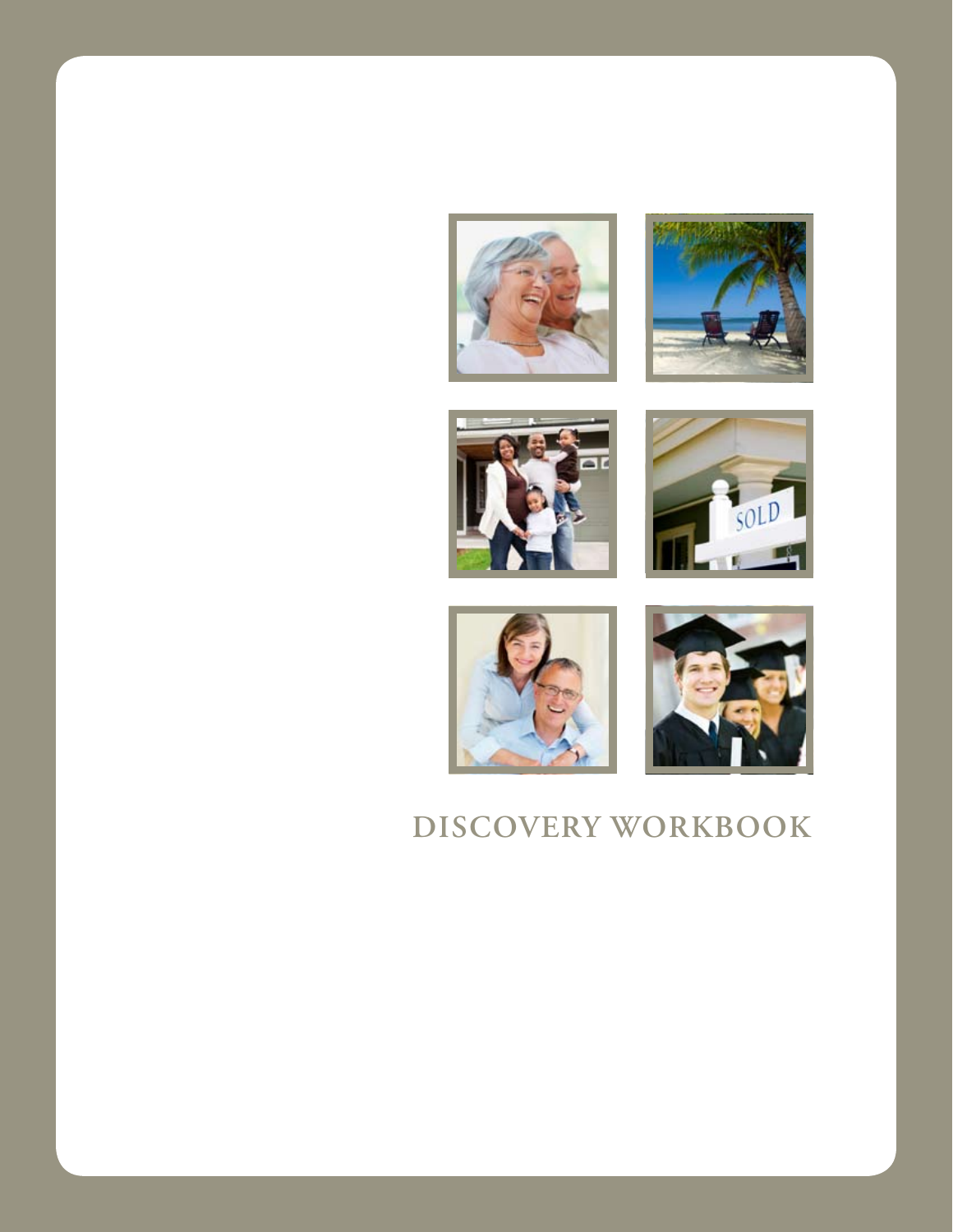## **PREFACE**

**The Discovery Workbook is designed to help us define and prioritize your goals, establish your investment time horizon and to understand your ability to accept risk and loss.**

**The information developed from the Discovery Workbook will be carefully analyzed and will establish the foundation for your investment program. Clearly defined guidelines and investment objectives will be outlined in our Proposal and Investment Policy Statement. The time spent completing the Discovery Workbook will contribute significantly to the formal establishment of our relationship.** 

**Experience has shown that to successfully customize an investment strategy, it is essential for us to learn about your investment experience and circumstances. The Discovery Workbook is designed to help us define and** 

**prioritize your goals, establish your investment time horizon and to understand your ability to accept risk and loss.**

**We ask that you complete the Financial Profile and Investor Information sections as completely as possible and that you give careful consideration to each of your responses to the ten questions appearing in the Investment Objectives and Risk Tolerance section. Your answers to these questions will provide us with insight into your prior investment experience and will enable us to more closely align our recommendations with your goals and preferences.**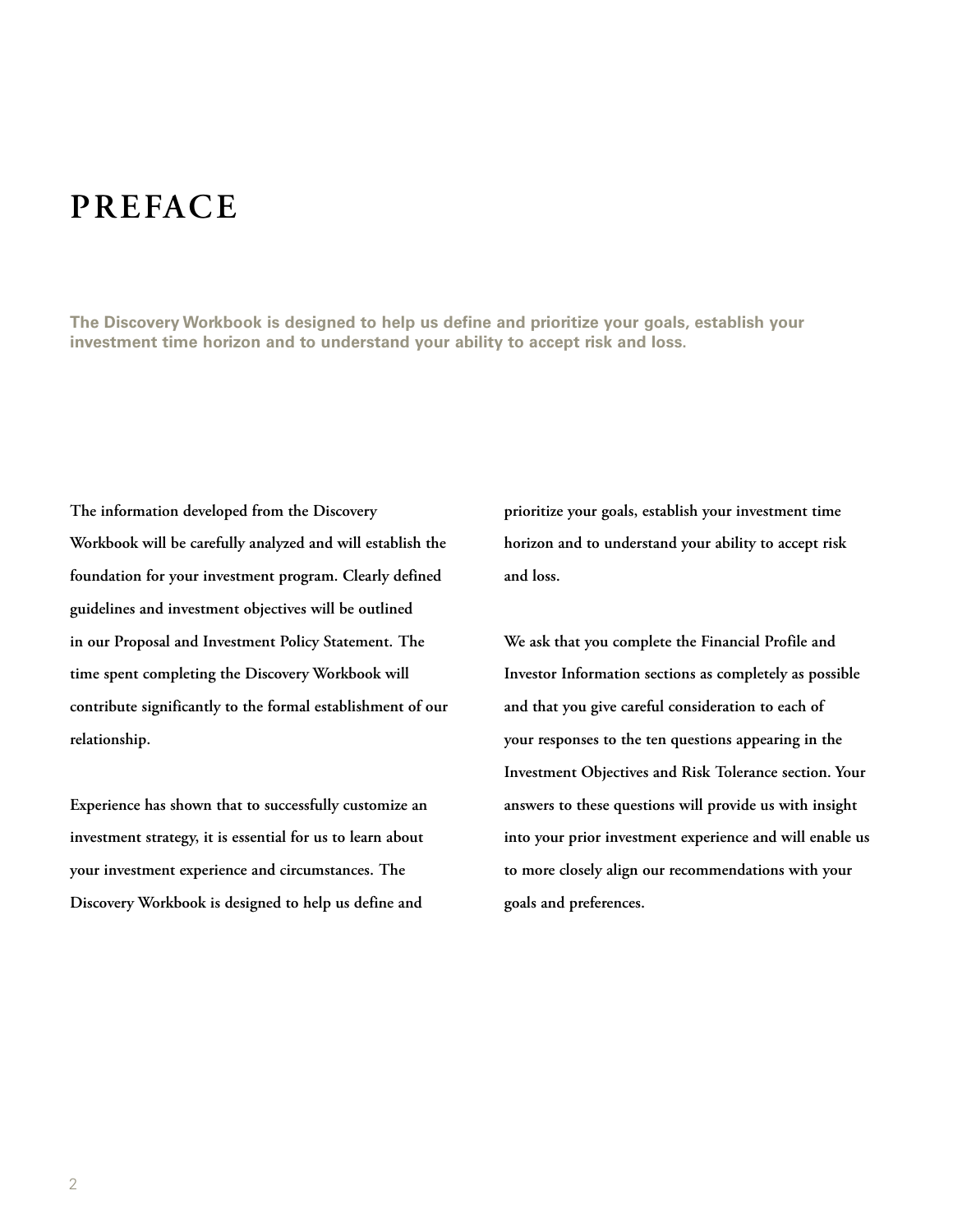## **TELL US ABOUT YOURSELF**

**1. What about your current circumstance is motivating you to seek advice and counsel?** 

**2. What is important about money to you? Why?**

**3. What are your primary financial goals and objectives?**

**4. Where would you like to be five years from now?**

**5. What areas would you most like to improve upon?**

#### **ADDITIONAL CONCERNS OR COMMENTS:**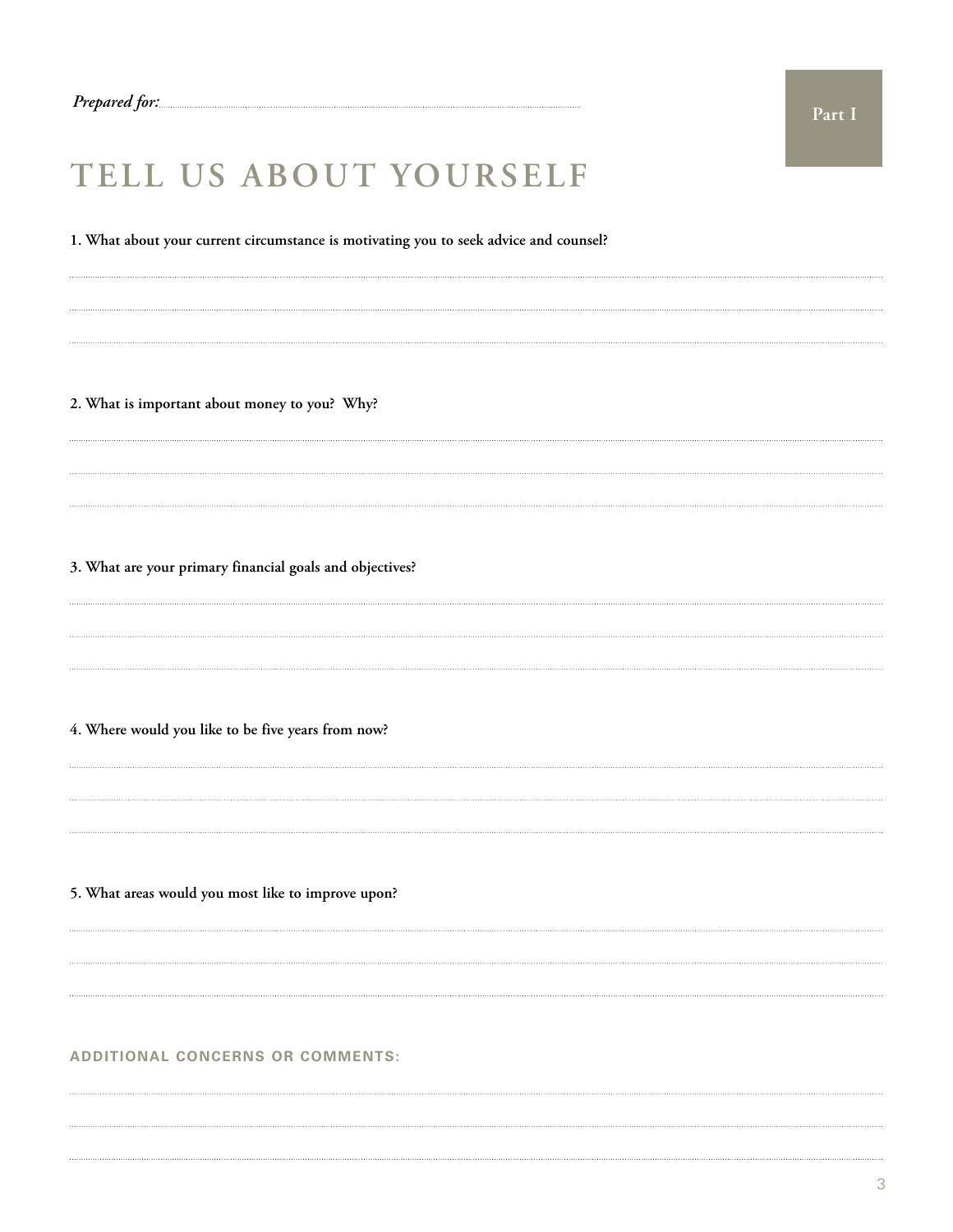# **INVESTMENT OBJECTIVES AND RISK TOLERANCE**

- **1. Which of the following best describes your primary financial goal for this investment?**
	- **a. My goal is preserving the real (inflation protected) value of my investment; I am not concerned with out-performing the market.**
	- **b. My goal is generating current income; I am not concerned with growing the value of my investment.**
	- **c. My goal is a combination of generating current income and growing the value of my investment.**
	- **d. My goal is growing the value of my investment, and I am willing to tolerate losses in some years.**
- **2. What is the time horizon for your investment?**
	- **a. 1-3 years: these investments need to remain very liquid.**
	- **b. 3-5 years: I can only tolerate a small amount of volatility.**
	- **c. 5-10 years: I can tolerate a moderate amount of volatility.**
	- **d. Over 10 years: these assets are invested for the long-term and can tolerate short-term fluctuations in value.**
- **3. The assets considered for investment are what percentage of your total investable assets?**
	- **a. More than 75% b. 50%-75% c. 25%-50% d. Less than 25%**
- **4. Please choose the phrase that best describes the degree to which you will rely on these assets.**
	- **a. These investments are critical to my current and future financial well-being; I have few other assets or sources of current and future income.**
	- **b.While these assets are a significant portion of my wealth, I have other assets and additional sources of current and future income.**
	- **c. While these investments are an important portion of my wealth, I have considerable additional assets and other significant sources of current and future income.**
	- **d.This investment is fairly small in relation to my overall wealth and my other sources of current and future income.**
- **5. How likely is it you will need to withdraw a significant portion of these assets prior to your planned time horizon to pay for a home, education or some other purpose?**
	- **a. There is little to no chance. b. It is possible, but not likely.**
	- **c. There is a strong chance. d. I will definitely be withdrawing assets.**
- **6. If you do expect to withdraw a significant portion of your account, when is it likely to be?**

```
a. Not applicable b. Within 5 years c. Within 5 - 10 years d. More than 10 years from now
```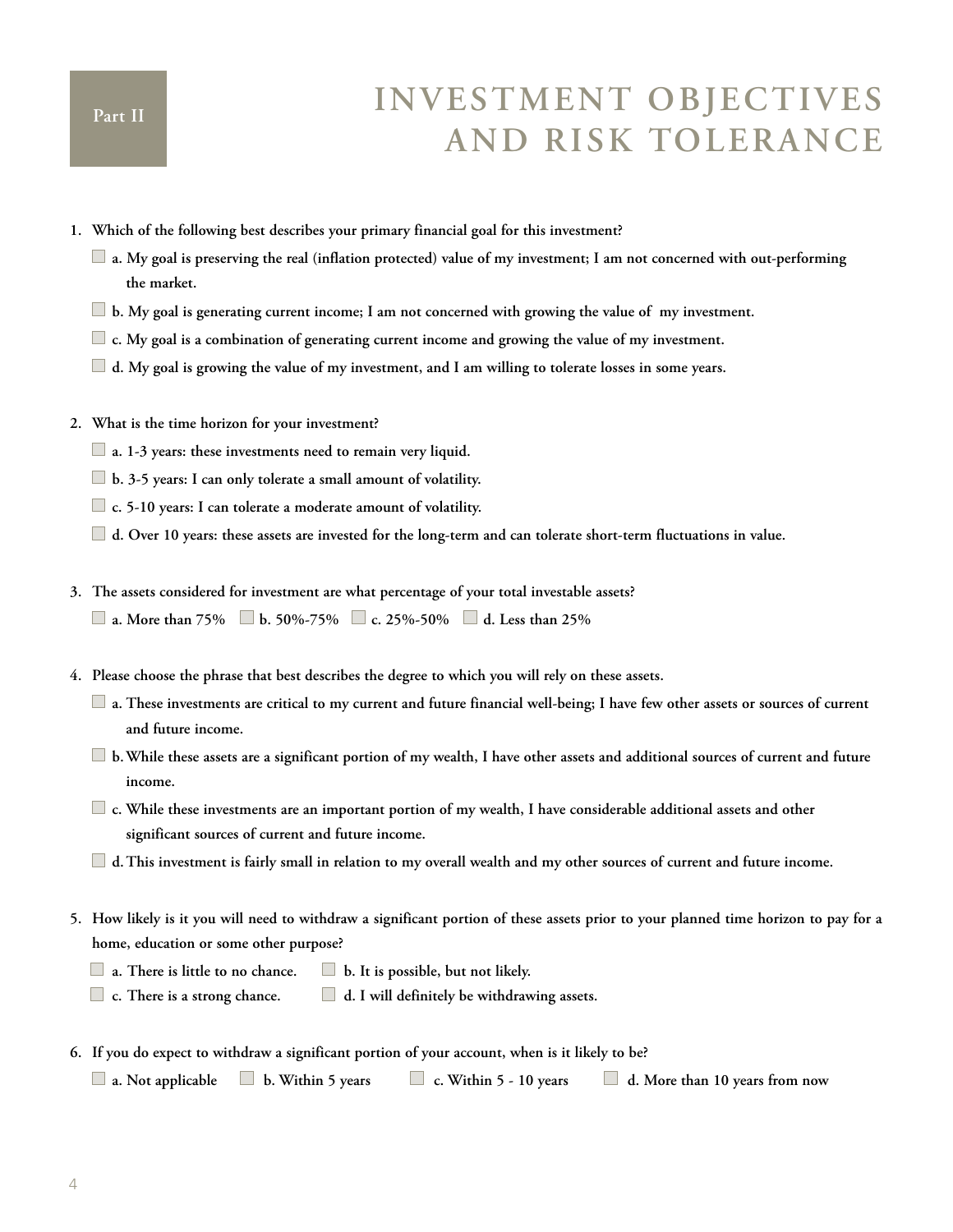**7. Assume your investment time horizon is more than ten years. During the second year of investment, your portfolio declines to less than its initial value. Where would you place your reaction along the following scale?**

| — а.                    |                                  | c. |                                                                                                                                  | e.                                                                                                                                                               |                          |
|-------------------------|----------------------------------|----|----------------------------------------------------------------------------------------------------------------------------------|------------------------------------------------------------------------------------------------------------------------------------------------------------------|--------------------------|
|                         |                                  |    |                                                                                                                                  |                                                                                                                                                                  |                          |
| my investments decline. | I never want to see the value of |    | I would be disappointed by this kind of<br>loss, but I need a balanced, diversified<br>portfolio to reach my<br>long-term goals. | I don't pay any attention to short-term<br>fluctuations in market value because<br>I am investing for growth and I will<br>not need my money until the end of my | investment time horizon. |

**8. Illustrated below is the range of annualized returns from best to worst for both 1 year and 3 year periods, from January 1979 through December 2008, for six hypothetical portfolios in which \$100,000 was invested.1 Considering the range of returns and the downside risk associated with each portfolio, which portfolio do you feel would be the most appropriate for you?**



*1The returns are rolling 12 month and 36 month averages from January 1, 1979 through December 31, 2008 for six hypothetical multi-asset class portfolios along the* risk-return spectrum ranging from conservative to maximum growth. These returns do not reflect the performance of actual investment accounts, and are presented for illustrative<br>purposes only. Past performance is not indica

- **9. If you made a long-term investment of \$100,000, how much of a loss in a single year would you withstand before selling?** 
	-
	- **a.** 5%, or \$5,000 on a \$100,000 investment. **b.** 10%, or \$10,000 on a \$100,000 investment.
	-
- 
- **c. 20%, or \$20,000 on a \$100,000 investment. d. I would not sell my investments based on a single year loss.**
- **10. Suppose that, over a two to three year period, your portfolio has lost value. What action would you take?**
	- **a. Transfer my investments to another investment manager of similar strategy that I believe is more skilled.**
	- **b. Move my investments to a more conservative portfolio to avoid losing more money.**
	- **c. Maintain my present disciplined, long-term strategy.**
	- **d. Develop a more aggressive strategy to recover my losses.**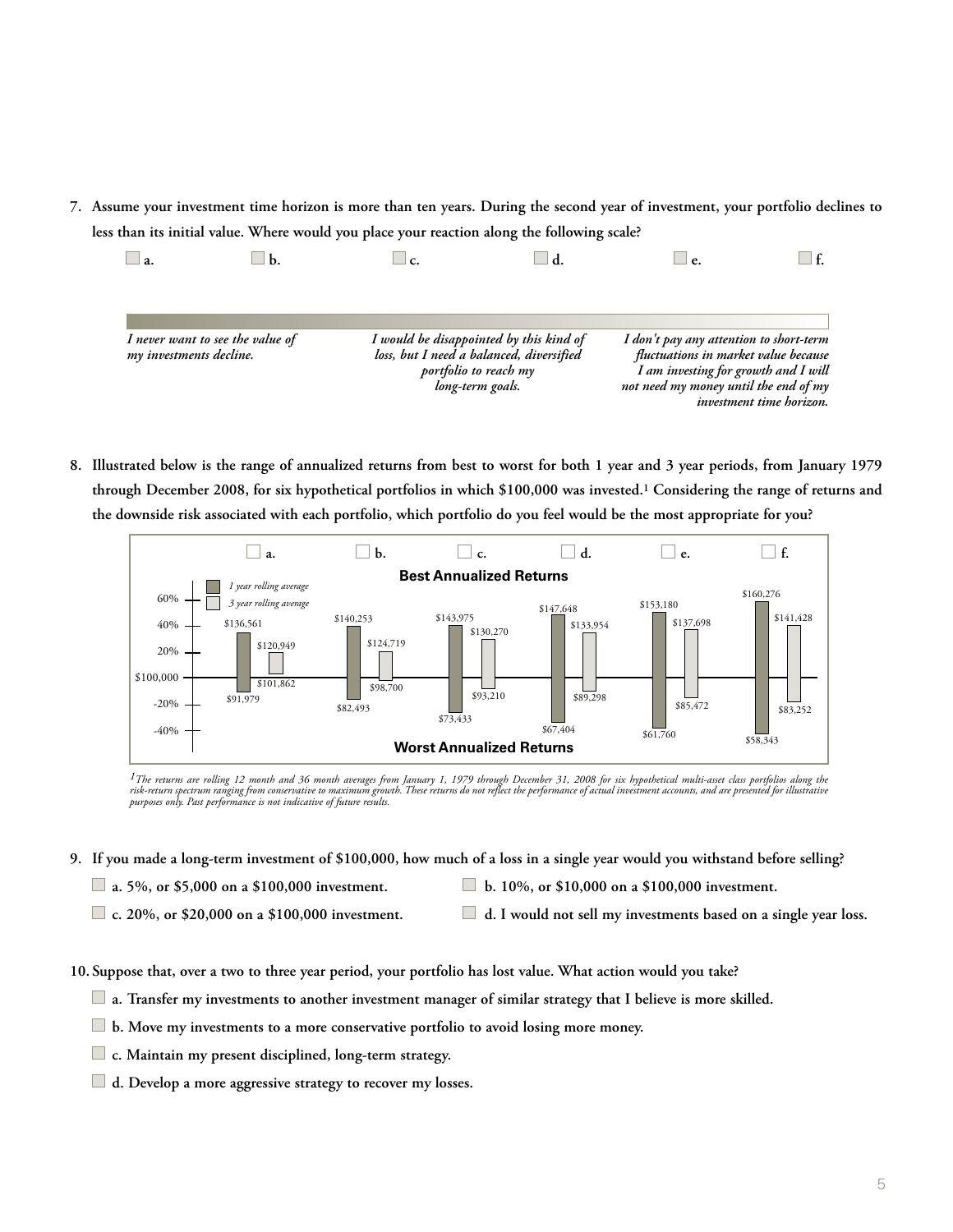## **FINANCIAL PROFILE**

| <b>INCOME</b>                                                                                                                           |
|-----------------------------------------------------------------------------------------------------------------------------------------|
|                                                                                                                                         |
|                                                                                                                                         |
| Does your income fluctuate on an annual basis (due to commissions, bonuses, etc.)?                                                      |
| $\Box$ No                                                                                                                               |
| Do you expect your annual income to change in the next five years beyond a normal cost of living adjustment?                            |
| $\Box$ No                                                                                                                               |
| <b>SAVINGS</b>                                                                                                                          |
|                                                                                                                                         |
| Do you expect to save a similar amount each year for the next few years? If no, how much do you expect to save each year?<br>$\Box$ Yes |
| <b>TAX INFORMATION</b>                                                                                                                  |
| What is your current marginal federal tax rate? $\Box$ 10% $\Box$ 15% $\Box$ 25% $\Box$ 28% $\Box$ 33%<br>$\Box$ 35%                    |
|                                                                                                                                         |
| What is your current marginal state tax rate? %                                                                                         |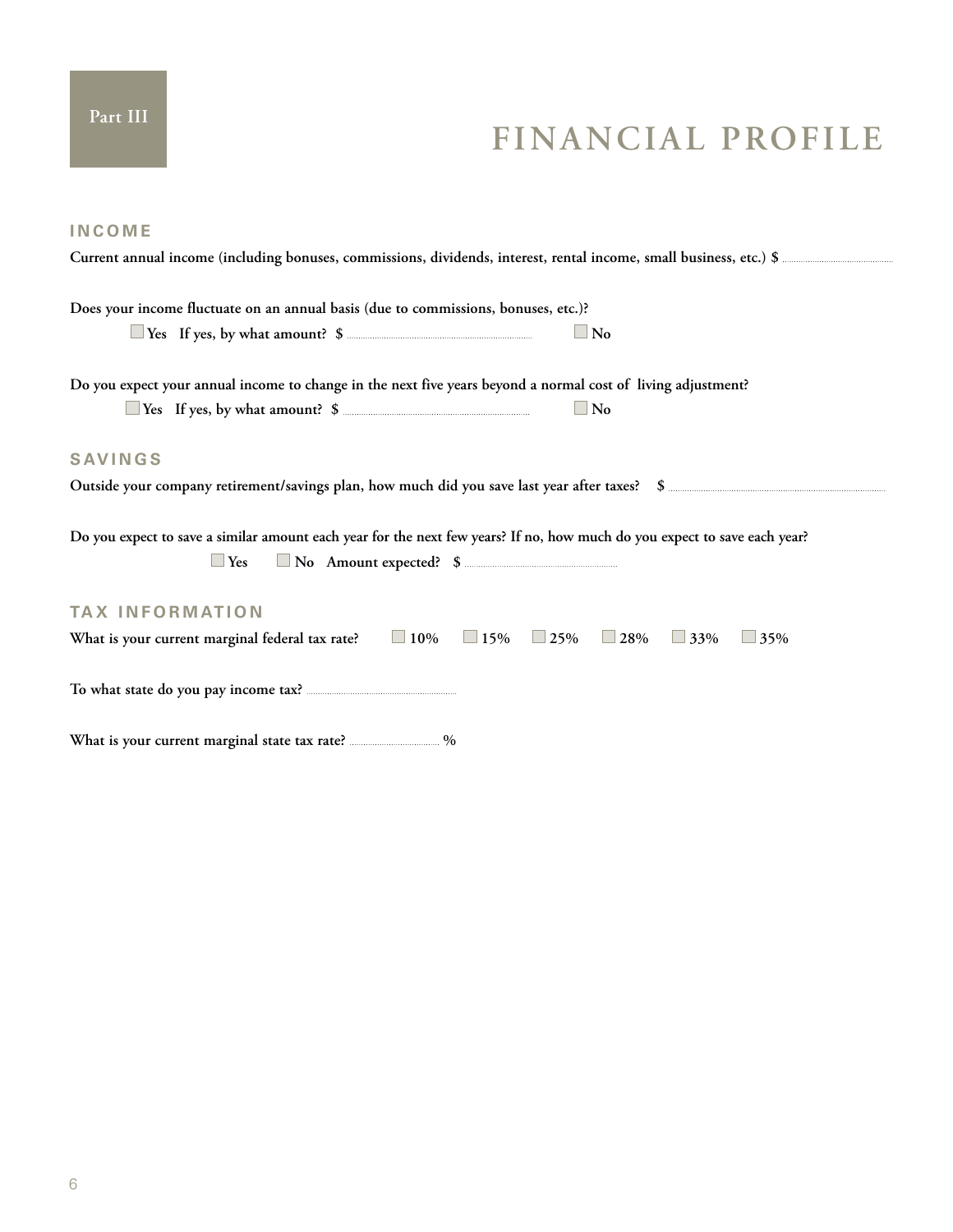#### **ASSETS**

| Category (Self, Spouse, etc.) |  | (When categorizing your Investment Experience refer to legend below) |  |   | Investment<br>Experience |                         |  |
|-------------------------------|--|----------------------------------------------------------------------|--|---|--------------------------|-------------------------|--|
| <b>Retirement Plans</b>       |  |                                                                      |  | E | S                        | $\mathbf N$             |  |
| Savings, CD, MM               |  |                                                                      |  | E | $\vert S \vert$          | IN.                     |  |
| <b>Corporate Bonds</b>        |  |                                                                      |  | E | <sub>S</sub>             | $\mathbf N$             |  |
| Municipal Bonds               |  |                                                                      |  | E | <sub>S</sub>             | $\overline{\mathbf{N}}$ |  |
| <b>U.S. Stocks</b>            |  |                                                                      |  | E | S                        | $\mathbf N$             |  |
| <b>International Stocks</b>   |  |                                                                      |  | E | S                        | $\mathbf N$             |  |
| <b>Mutual Funds</b>           |  |                                                                      |  |   |                          |                         |  |
| <b>U.S. Stocks</b>            |  |                                                                      |  | E | S                        | $\mathbf N$             |  |
| U.S. Bonds                    |  |                                                                      |  | E | $\overline{s}$           | N                       |  |
| <b>International Stocks</b>   |  |                                                                      |  | E | $\overline{s}$           | $\overline{\mathbf{N}}$ |  |
| Other                         |  |                                                                      |  | E | $\overline{\mathbf{s}}$  | N                       |  |
| <b>Investment Real Estate</b> |  |                                                                      |  | E | S                        | $\vert N \vert$         |  |
| Other Investments             |  |                                                                      |  | E | $\overline{s}$           | N                       |  |
| ΕS                            |  |                                                                      |  |   |                          |                         |  |
| Mortgage                      |  |                                                                      |  |   |                          |                         |  |

- **Legend**
- **E = Extensive**
- $\boxed{S}$  = Some
- **N = None**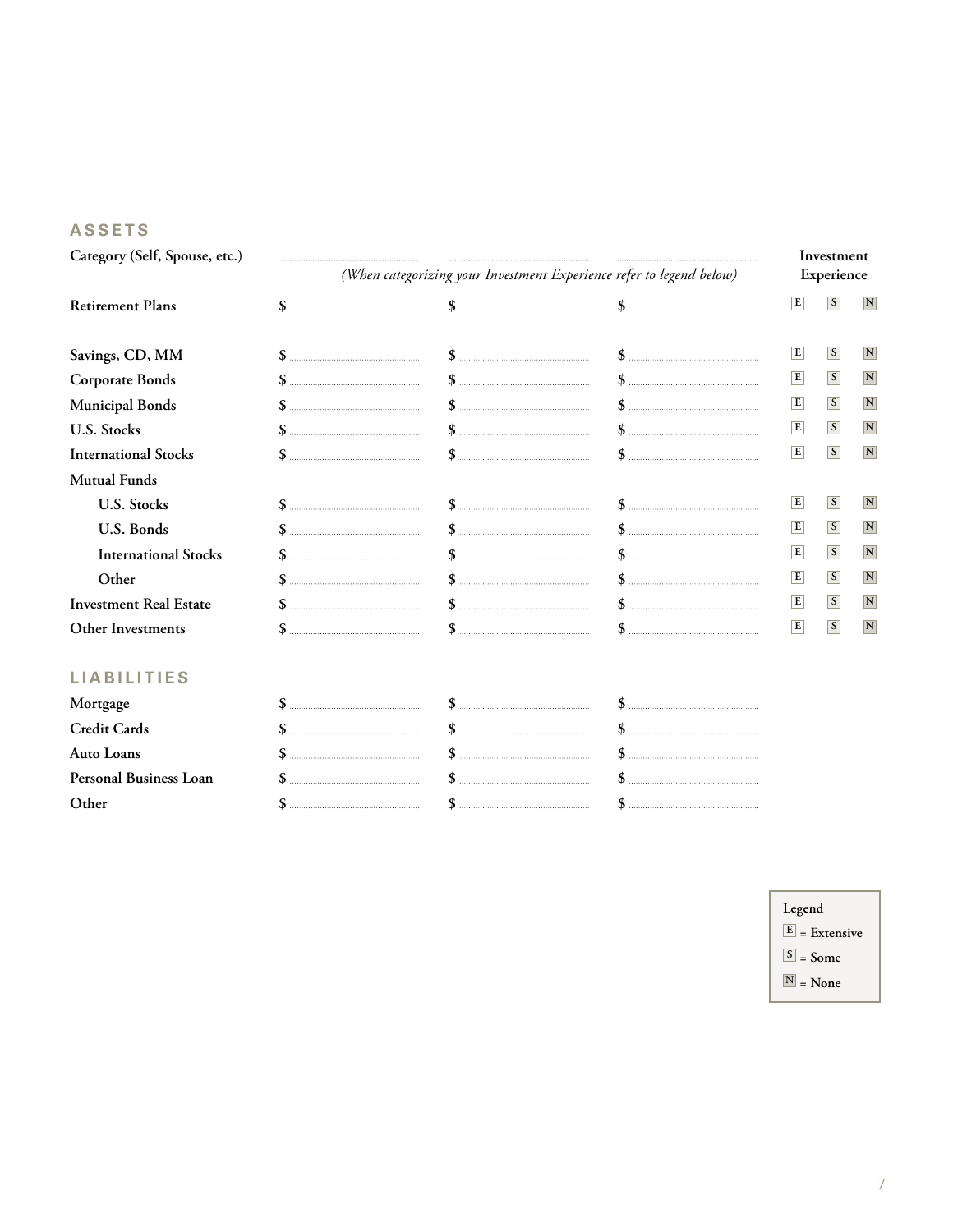**Part IV**

# **INVESTOR/TRUSTEE INFORMATION**

| Name                                                                                                                     |                            |                                       |  |
|--------------------------------------------------------------------------------------------------------------------------|----------------------------|---------------------------------------|--|
| Date of Birth<br><b>Social Security Number</b>                                                                           |                            |                                       |  |
| <b>Mailing Address</b>                                                                                                   |                            |                                       |  |
| City                                                                                                                     | State                      | Zip                                   |  |
| Home Address (required if different from mailing address or if mailing address is a post office box)                     | Home Phone                 |                                       |  |
| City                                                                                                                     | State                      | Zip                                   |  |
| <b>Email Address</b>                                                                                                     | Country of Legal Residence |                                       |  |
| Where would you like us to send your mail? If Home Business Alternate (please provide below)                             |                            |                                       |  |
| <b>Alternate Address</b>                                                                                                 |                            |                                       |  |
| City                                                                                                                     | <b>State</b>               | Zip                                   |  |
|                                                                                                                          |                            |                                       |  |
| UNEXPIRED GOVERNMENT ID INFORMATION<br><b>Type:</b> $\Box$ Drivers License $\Box$ Passport<br>Other Government Issued ID |                            |                                       |  |
| Name on Unexpired Government ID                                                                                          | State/Province of Issue    |                                       |  |
| Date of Issue<br>Date of Expiration                                                                                      |                            | <b>Unexpired Government ID Number</b> |  |
| <b>EMPLOYMENT INFORMATION</b><br>■ Employed ■ Self-Employed ■ Unemployed<br>$\Box$ Homemaker                             | Retired                    | Retirement Age:                       |  |
| Years with Employer<br>Employer                                                                                          | <b>Business Phone</b>      |                                       |  |
| <b>Business Address</b>                                                                                                  | Occupation                 |                                       |  |
| City                                                                                                                     | State                      | Zip                                   |  |
|                                                                                                                          |                            |                                       |  |

**Specify any publicly traded company of which you are director, 10% shareholder or policy-making officer:**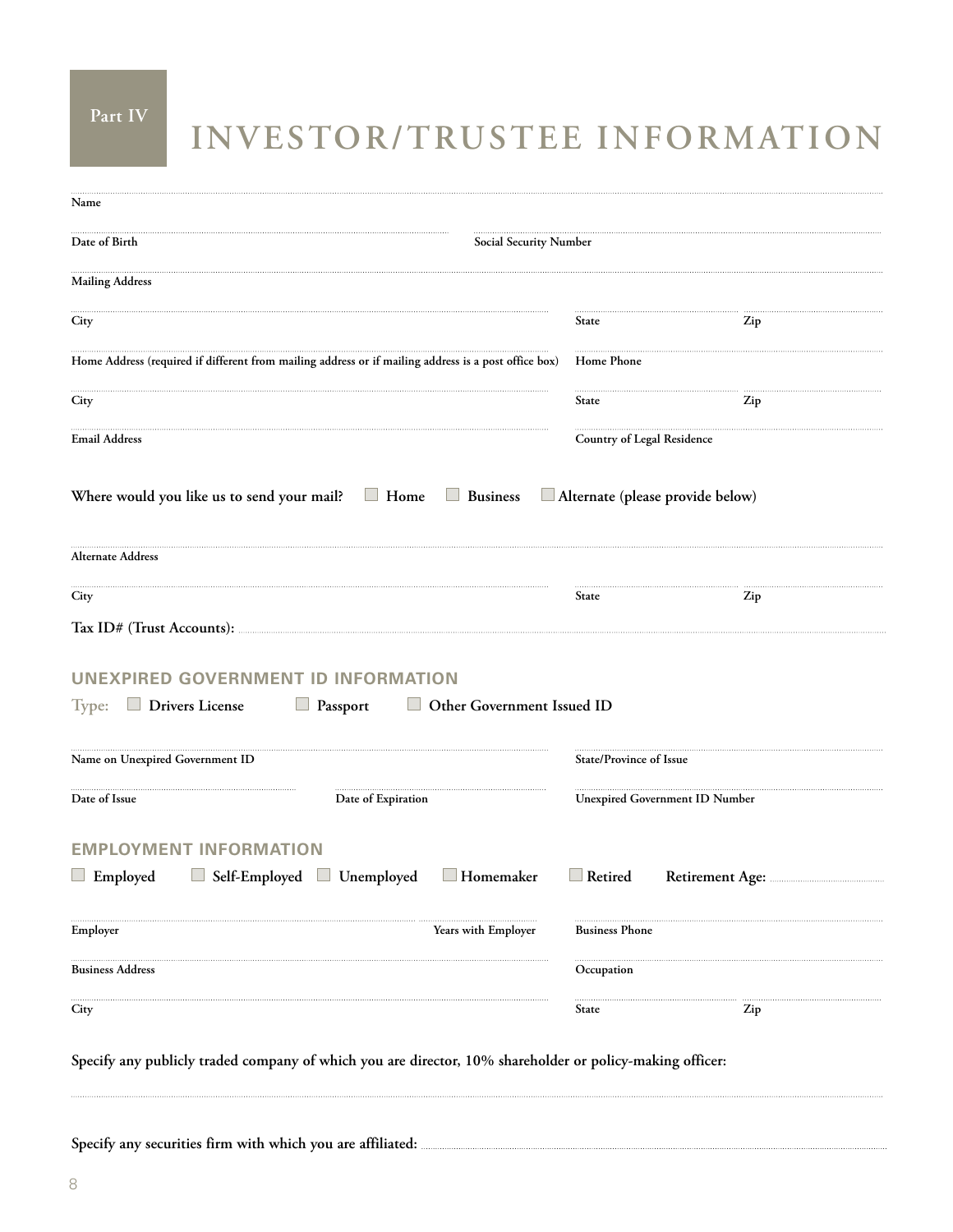### **BENEFICIARY INFORMATION (IRA Accounts Only)**

| Name                   |                                 |                            |              | Select one: Primary Contingent |
|------------------------|---------------------------------|----------------------------|--------------|--------------------------------|
|                        |                                 |                            |              |                                |
|                        | Date of Birth                   | Social Security Number     | Relationship | Percentage                     |
| Mailing Address        |                                 |                            |              |                                |
| City                   |                                 |                            | State        | Zip                            |
|                        |                                 |                            |              |                                |
|                        |                                 |                            |              | Select one: Primary Contingent |
| Name                   |                                 |                            |              |                                |
|                        | Date of Birth                   | <br>Social Security Number | Relationship | Percentage                     |
| Mailing Address        |                                 |                            |              |                                |
| City                   |                                 |                            | State        | Zip                            |
|                        |                                 |                            |              |                                |
|                        |                                 |                            |              | Select one: Primary Contingent |
| Name                   |                                 |                            |              |                                |
|                        | Date of Birth                   | <br>Social Security Number | Relationship | Percentage                     |
| <b>Mailing Address</b> |                                 |                            |              |                                |
| City                   |                                 |                            | State        | Zip                            |
|                        |                                 |                            |              |                                |
| <b>DEPENDENTS</b>      |                                 |                            |              |                                |
|                        |                                 |                            |              |                                |
| Name                   |                                 |                            |              | Age                            |
| 2.<br>Name             |                                 |                            |              | Age                            |
| s.                     |                                 |                            |              |                                |
| Name                   |                                 |                            |              | Age                            |
|                        |                                 |                            |              |                                |
|                        | <b>OTHER FINANCIAL ADVISORS</b> |                            |              |                                |
| <b>Accountant Name</b> |                                 |                            | Phone        |                                |
| <b>Mailing Address</b> |                                 |                            |              |                                |
| City                   |                                 |                            | State        | Zip                            |
|                        |                                 |                            |              |                                |
| <b>Attorney Name</b>   |                                 |                            | Phone        |                                |
| <b>Mailing Address</b> |                                 |                            |              |                                |
| City                   |                                 |                            | State        | Zip                            |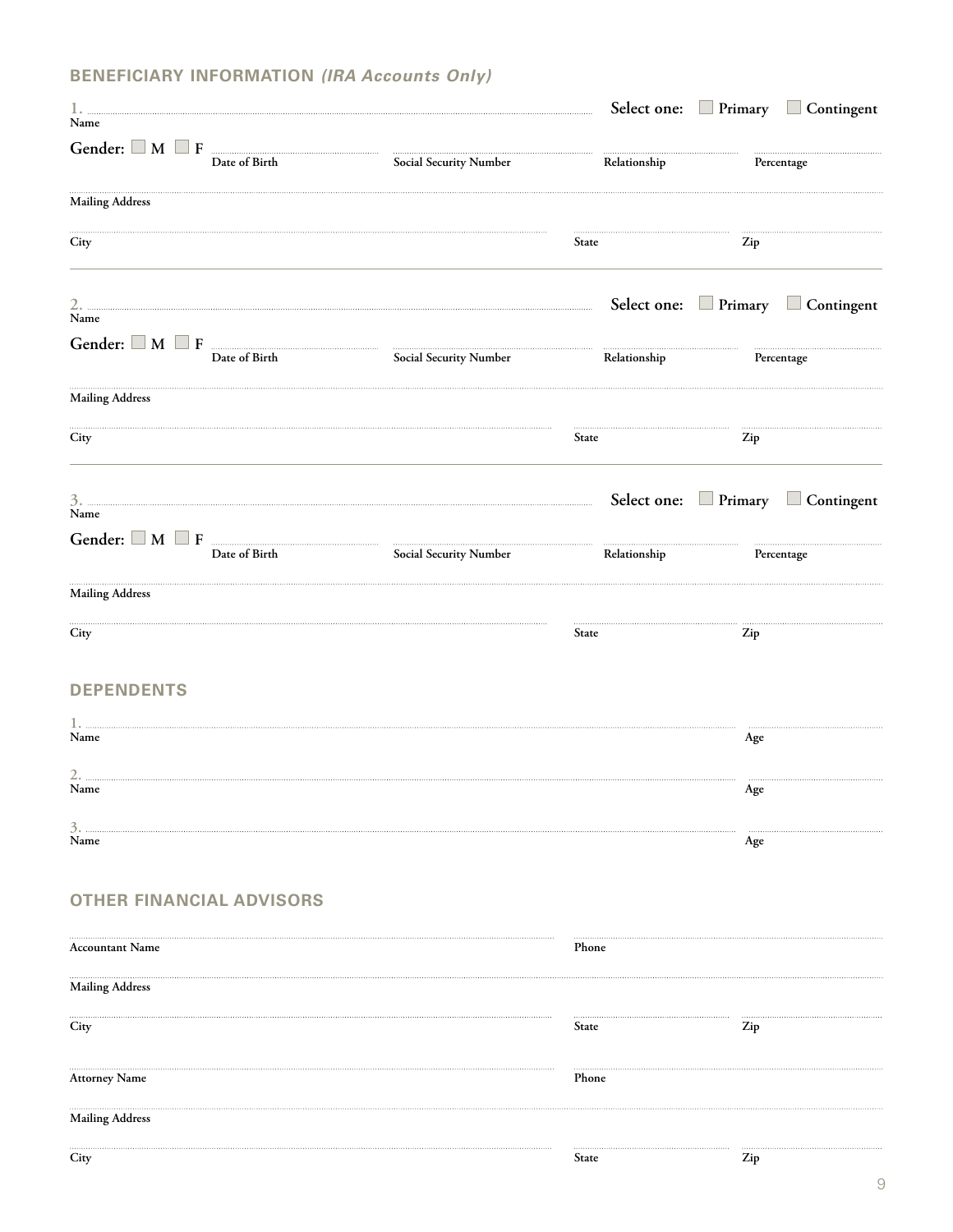# **JOINT ACCOUNT/TRUSTEE INFORMATION**

*(if applicable)*

| Name                                                                                                                |                                                                                                      |                            |                                       |
|---------------------------------------------------------------------------------------------------------------------|------------------------------------------------------------------------------------------------------|----------------------------|---------------------------------------|
| Date of Birth                                                                                                       | Social Security Number                                                                               |                            |                                       |
| <b>Mailing Address</b>                                                                                              |                                                                                                      |                            |                                       |
| City                                                                                                                |                                                                                                      | <b>State</b>               | Zip                                   |
|                                                                                                                     | Home Address (required if different from mailing address or if mailing address is a post office box) | Home Phone                 |                                       |
| City                                                                                                                |                                                                                                      | State                      | Zip                                   |
| <b>Email Address</b>                                                                                                |                                                                                                      | Country of Legal Residence |                                       |
|                                                                                                                     |                                                                                                      |                            |                                       |
|                                                                                                                     | JOINT ACCOUNT UNEXPIRED GOVERNMENT ID INFORMATION                                                    |                            |                                       |
| $\Box$ Drivers License                                                                                              | $\Box$ Passport<br>Other Government Issued ID                                                        | State/Province of Issue    |                                       |
|                                                                                                                     | Date of Expiration                                                                                   |                            | <b>Unexpired Government ID Number</b> |
|                                                                                                                     | JOINT ACCOUNT EMPLOYMENT INFORMATION                                                                 |                            |                                       |
|                                                                                                                     | Self-Employed Unemployed<br>Homemaker                                                                | $\Box$ Retired             |                                       |
|                                                                                                                     | Years with Employer                                                                                  | <b>Business Phone</b>      |                                       |
| Type:<br>Name on Unexpired Government ID<br>Date of Issue<br>$\Box$ Employed<br>Employer<br><b>Business Address</b> |                                                                                                      | Occupation                 |                                       |

**Specify any securities firm with which you are affiliated:**